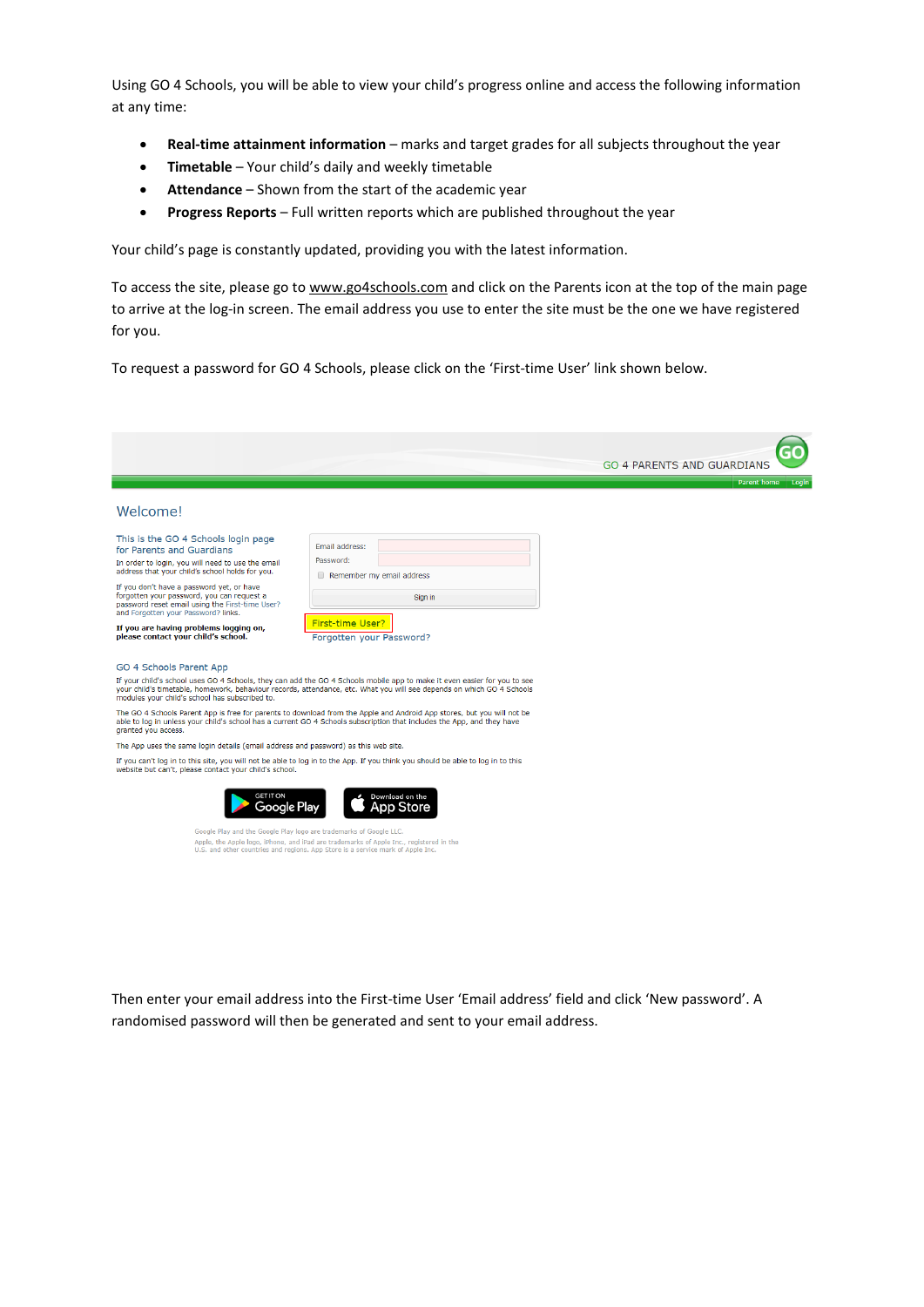

#### Welcome!

|                                                                                                                                                                                                               | This is the GO 4 Schools login page<br>for Parents and Guardians                                                                                                                                                                                                           | Email address: | david.shaw@go4schools.com    |           |
|---------------------------------------------------------------------------------------------------------------------------------------------------------------------------------------------------------------|----------------------------------------------------------------------------------------------------------------------------------------------------------------------------------------------------------------------------------------------------------------------------|----------------|------------------------------|-----------|
| In order to lo<br>address that                                                                                                                                                                                | First-time User?                                                                                                                                                                                                                                                           |                |                              |           |
| If you don't h<br>forgotten you<br>password res                                                                                                                                                               | If you haven't logged on to GO 4 Parents and Guardians before, type your email address and<br>click the "new password" button. (Please note that you need to provide an email address that<br>has been registered in GO by the school(s) that your child/children attend.) |                |                              |           |
| and Forgottel<br>Fmail address:<br>If you are h                                                                                                                                                               |                                                                                                                                                                                                                                                                            |                |                              |           |
| please cont<br>Please note, if you are having problems with your password please contact your child's school.<br>For Data Protection reasons we are unable to divulge or set passwords for parents ourselves. |                                                                                                                                                                                                                                                                            |                |                              |           |
| GO 4 Schd<br>If your child's                                                                                                                                                                                  | New password                                                                                                                                                                                                                                                               |                | Cancel                       |           |
|                                                                                                                                                                                                               | your child's timetable, homework, behaviour records, attendance, etc. What you will see depends on which GO 4 Schools<br>modules your child's school has subscribed to.                                                                                                    |                |                              | bu to see |
| granted you access.                                                                                                                                                                                           | The GO 4 Schools Parent App is free for parents to download from the Apple and Android App stores, but you will not be<br>able to log in unless your child's school has a current GO 4 Schools subscription that includes the App, and they have                           |                |                              |           |
|                                                                                                                                                                                                               | The App uses the same login details (email address and password) as this web site.                                                                                                                                                                                         |                |                              |           |
|                                                                                                                                                                                                               | If you can't log in to this site, you will not be able to log in to the App. If you think you should be able to log in to this<br>website but can't, please contact your child's school.                                                                                   |                |                              |           |
|                                                                                                                                                                                                               | <b>GET IT ON</b><br>Google Play                                                                                                                                                                                                                                            |                | Download on the<br>App Store |           |
|                                                                                                                                                                                                               | Google Play and the Google Play logo are trademarks of Google LLC.                                                                                                                                                                                                         |                |                              |           |
|                                                                                                                                                                                                               | Apple, the Apple logo, iPhone, and iPad are trademarks of Apple Inc., registered in the<br>U.S. and other countries and regions. App Store is a service mark of Apple Inc.                                                                                                 |                |                              |           |

You will then be able to log into the site using your email and generated password then view your child's page using the parent and guardian login page, shown below.

|                                                                                                                                                                                                                                                                                                                                                               |                                                                                                                                                                                                                                                   | <b>GO 4 PARENTS AND GUARDIANS</b> |
|---------------------------------------------------------------------------------------------------------------------------------------------------------------------------------------------------------------------------------------------------------------------------------------------------------------------------------------------------------------|---------------------------------------------------------------------------------------------------------------------------------------------------------------------------------------------------------------------------------------------------|-----------------------------------|
|                                                                                                                                                                                                                                                                                                                                                               |                                                                                                                                                                                                                                                   | <b>Parent home</b><br>Login       |
| Welcome!                                                                                                                                                                                                                                                                                                                                                      |                                                                                                                                                                                                                                                   |                                   |
| This is the GO 4 Schools login page<br>for Parents and Guardians<br>In order to login, you will need to use the email<br>address that your child's school holds for you.<br>If you don't have a password yet, or have<br>forgotten your password, you can request a<br>password reset email using the First-time User?<br>and Forgotten your Password? links. | Email address:<br>Password:<br>Remember my email address                                                                                                                                                                                          |                                   |
|                                                                                                                                                                                                                                                                                                                                                               | Sign in                                                                                                                                                                                                                                           |                                   |
| If you are having problems logging on,<br>please contact your child's school.                                                                                                                                                                                                                                                                                 | First-time User?<br>Forgotten your Password?                                                                                                                                                                                                      |                                   |
| GO 4 Schools Parent App                                                                                                                                                                                                                                                                                                                                       |                                                                                                                                                                                                                                                   |                                   |
| modules your child's school has subscribed to.                                                                                                                                                                                                                                                                                                                | If your child's school uses GO 4 Schools, they can add the GO 4 Schools mobile app to make it even easier for you to see<br>your child's timetable, homework, behaviour records, attendance, etc. What you will see depends on which GO 4 Schools |                                   |
| granted you access.                                                                                                                                                                                                                                                                                                                                           | The GO 4 Schools Parent App is free for parents to download from the Apple and Android App stores, but you will not be<br>able to log in unless your child's school has a current GO 4 Schools subscription that includes the App, and they have  |                                   |
| The App uses the same login details (email address and password) as this web site.                                                                                                                                                                                                                                                                            |                                                                                                                                                                                                                                                   |                                   |
| website but can't, please contact your child's school.                                                                                                                                                                                                                                                                                                        | If you can't log in to this site, you will not be able to log in to the App. If you think you should be able to log in to this                                                                                                                    |                                   |
| <b>GET IT ON</b><br>Google Play                                                                                                                                                                                                                                                                                                                               | Download on the<br>pp Store                                                                                                                                                                                                                       |                                   |
| Google Play and the Google Play logo are trademarks of Google LLC.                                                                                                                                                                                                                                                                                            | Apple, the Apple logo, iPhone, and iPad are trademarks of Apple Inc., registered in the<br>U.S. and other countries and regions. App Store is a service mark of Apple Inc.                                                                        |                                   |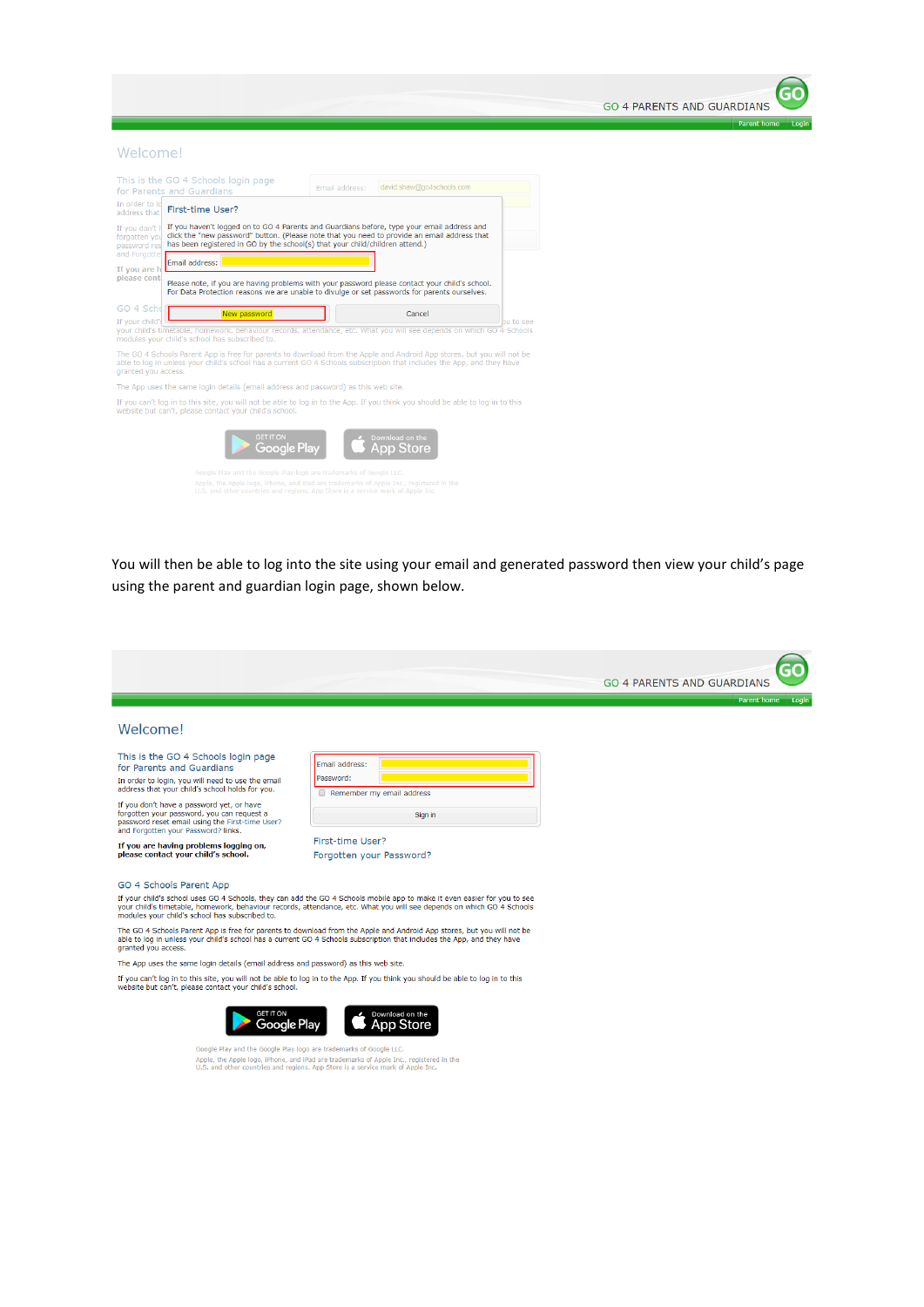# **Once logged in, what will you see?**

### **Parent home view**

When you log in you will see names of your children that attend the school.



Clicking a child's name will display the information held in GO 4 Schools about them. The top of the page give you these quick links.

|                                                                                                                                                                                                                                                                                                               | <b>GO 4 PARENTS AND GUARDIANS</b>                                                                                                                            |
|---------------------------------------------------------------------------------------------------------------------------------------------------------------------------------------------------------------------------------------------------------------------------------------------------------------|--------------------------------------------------------------------------------------------------------------------------------------------------------------|
|                                                                                                                                                                                                                                                                                                               | Logged in as: Mrs M Adams    Parent home    My inbox<br>My settings<br>Loqout                                                                                |
| ADAMS, Sophie - Year 11 (Current)<br>Click these quick links to access<br>1 There are unread progress reports for this student:<br>unread progress reports.<br>22 Oct 2018 -<br>07 Nov 2018                                                                                                                   | Click these quick links to access<br>information about your child<br>from previous academic years.                                                           |
| 2019 (Current Year 11), 2018 (Year 10), 2017 (Year 9), 2016 (Year 8), 2015 (Year 7)<br>Today's timetable, ongoing and recent homework tasks, academic Mentorings, detailed progress, attendance, behaviour,<br>progress and reports, key grades/levels achieved<br>(1) There are managed detentions coming up | Click these quick links to jump to a particular<br>section of information. You can also quickly<br>view 'managed detention' information by<br>clicking here. |

### **Attendance Data**

This information is always shown up to the previous day. Full attendance information, including weekly attendance figures, can be viewed by clicking the 'view detailed attendance link' shown in the yellow box.

| Attendance                      |         |                                              |
|---------------------------------|---------|----------------------------------------------|
| View detailed attendance record |         |                                              |
| <b>Attendance</b>               | 100.00% |                                              |
| <b>Authorised absences</b>      |         | Attendance                                   |
| <b>Unauthorised absences</b>    |         | Authorised absences<br>Unauthorised absences |
| Unknown marks                   |         | Unknown marks                                |
| <b>Possible sessions</b>        | 74      |                                              |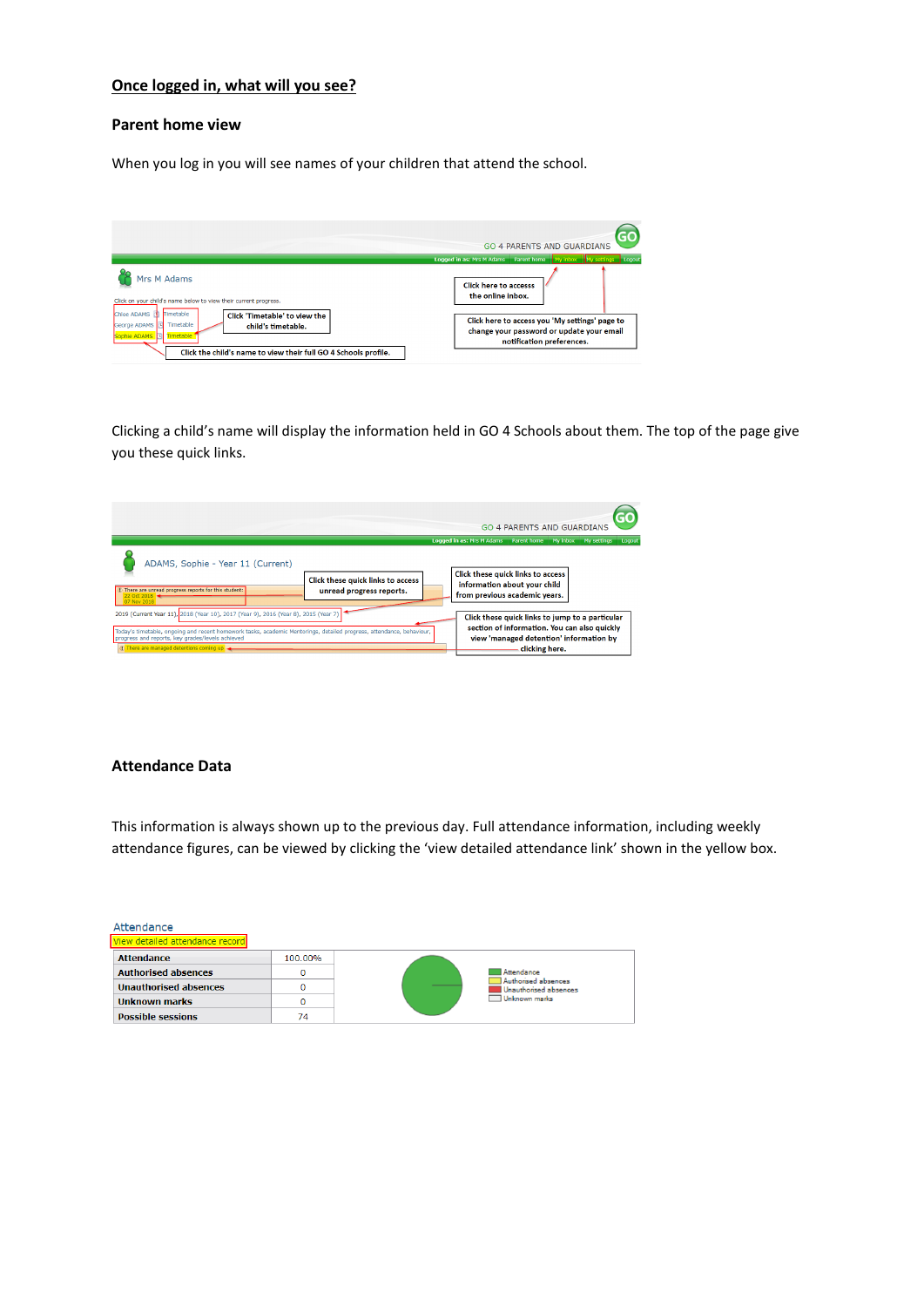# **Progress Reports**

This shows grades for your child as they were captured by reports and compares them against current grades. At the bottom of each report column you can access a report by clicking the 'View report' link. You can then also download and print copies of the reports which will be available for the whole of the year.

| <b>Subject</b>             | 09 Oct 2018         | <b>Current Grade</b> |  |
|----------------------------|---------------------|----------------------|--|
| Biology                    | 6                   | $5+$                 |  |
| <b>BTEC Business</b>       | ٠                   | Level 2 Merit        |  |
| Chemistry                  | 6                   | $6-$                 |  |
| <b>ECDL</b>                | <b>Distinction</b>  | Distinction*         |  |
| English Language           | $4+$                | $3+$                 |  |
| English Literature         | $5+$                | 5                    |  |
| French                     | $\overline{7}$      | ٠                    |  |
| Geography                  | 7                   | $7-$                 |  |
| History                    | 6                   | $7-$                 |  |
| IΤ                         | Level 2 Distinction | Level 2 Distinction  |  |
| KS4: New GCSE 1-9: English | ٠                   | 2                    |  |
| Mathematics                | 7                   | $5+$                 |  |
| Maths higher/foundation    |                     | $\overline{2}$       |  |
| <b>Musical Instruments</b> |                     | $\overline{a}$       |  |
| <b>PE</b>                  | $L2D*$              | ٠                    |  |
| Physics                    | 7                   | 5                    |  |
| Polish                     |                     |                      |  |
| Attendance                 | 100.00%             | 69.70%               |  |
|                            | View report         |                      |  |

## **Online Inbox**

The online inbox provides access to all homework and behaviour related messages sent via GO 4 Schools about your child/children.

The online inbox can be accessed by clicking on the link shown above.

Clicking into either the 'Homework or Behaviour' link shown on the left will open and display the message.

|                                                                                                                                                                                              | <b>GO 4 PARENTS AND GUARDIANS</b>                                                                                                                |
|----------------------------------------------------------------------------------------------------------------------------------------------------------------------------------------------|--------------------------------------------------------------------------------------------------------------------------------------------------|
|                                                                                                                                                                                              | Logged in as: Mrs M Adams    Parent home    My inbox    My settings<br>Logout                                                                    |
| Mrs M Adams<br>Click on your child's name below to view their current progress.<br>Timetable<br>Chloe ADAMS<br>m<br>George ADAMS<br>Timetable<br>$\vert v \vert$<br>Sophie ADAMS   Timetable | <b>Click here to accesss</b><br>the online inbox.<br>Click here to access you 'My settings' page to<br>change your password or update your email |
| Inbox, Mrs M Adams<br>Return to what you were doing                                                                                                                                          | notification preferences.                                                                                                                        |
| All messages sent to you via GO 4 Schools by schools your child/children attend will appear in this Inbox.                                                                                   |                                                                                                                                                  |
| Messages that you have not read via the Inbox are shown in bold. Click on a message to read it in full.                                                                                      |                                                                                                                                                  |
| (Reading a message via email or via a GO 4 Schools Mobile App notification will not mark it as read here.)                                                                                   |                                                                                                                                                  |
|                                                                                                                                                                                              | Number of messages per page: 10                                                                                                                  |
| You have 2 messages (0 unread).                                                                                                                                                              | First<br>Last                                                                                                                                    |
|                                                                                                                                                                                              |                                                                                                                                                  |
| Behaviour<br>In the last day, Sophie ADAMS has had 0 good 0 poor choices recorded<br>07 Nov 2018 03:47                                                                                       |                                                                                                                                                  |
| In the last 24 hours, Sophie ADAMS has had 0 homework tasks set. They have 1 homework tasks due in<br>07 Nov 2018 03:47<br><b>Homework</b>                                                   |                                                                                                                                                  |